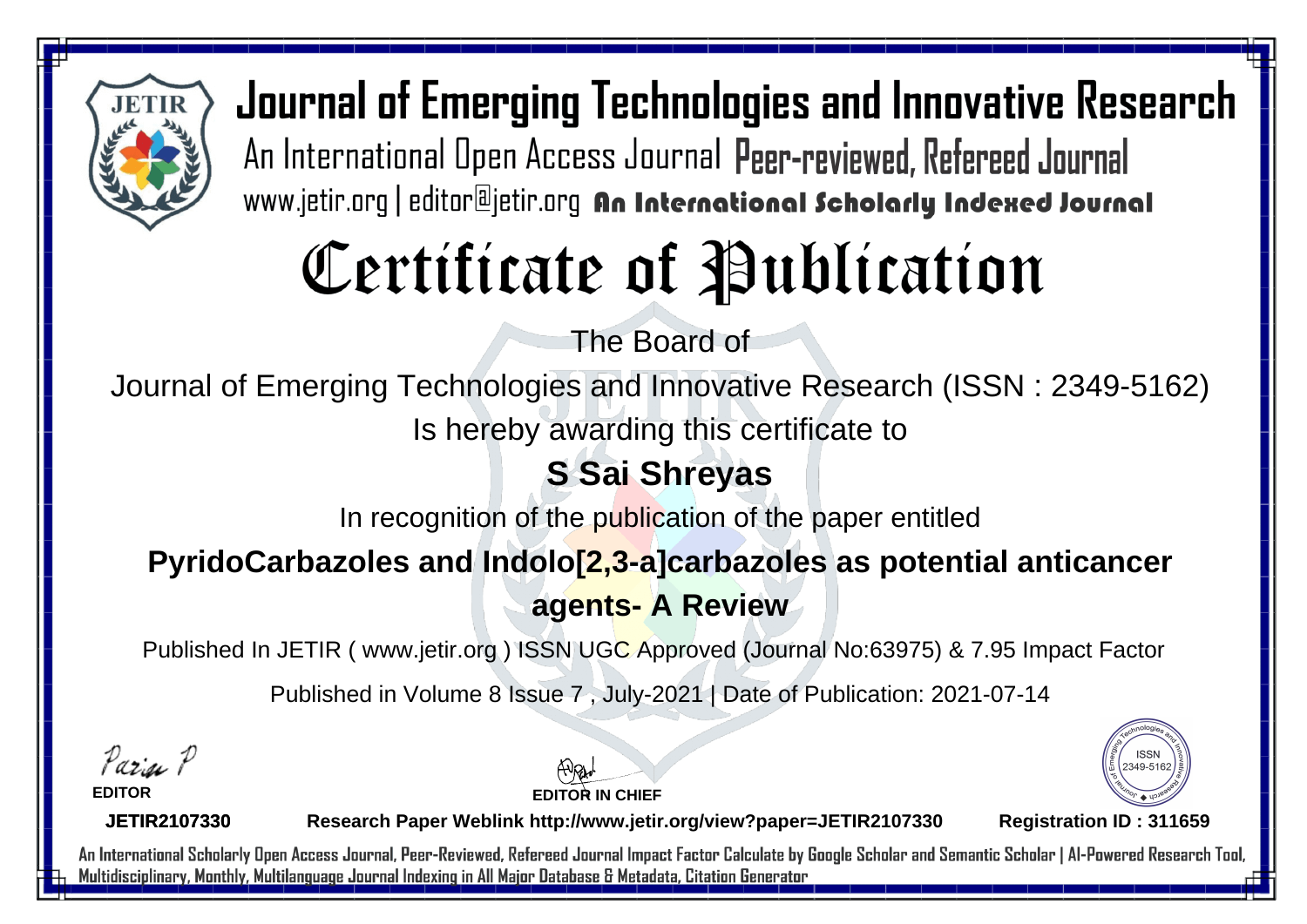

# Certificate of Publication

The Board of

Journal of Emerging Technologies and Innovative Research (ISSN : 2349-5162)

Is hereby awarding this certificate to

### **Varshal S Ullal**

In recognition of the publication of the paper entitled

#### **PyridoCarbazoles and Indolo[2,3-a]carbazoles as potential anticancer agents- A Review**

Published In JETIR ( www.jetir.org ) ISSN UGC Approved (Journal No: 63975) & 7.95 Impact Factor

Published in Volume 8 Issue 7 , July-2021 | Date of Publication: 2021-07-14

Parin P

**EDITOR**

**EDITOR IN CHIEF**



**JETIR2107330**

**Research Paper Weblink http://www.jetir.org/view?paper=JETIR2107330 Registration ID : 311659**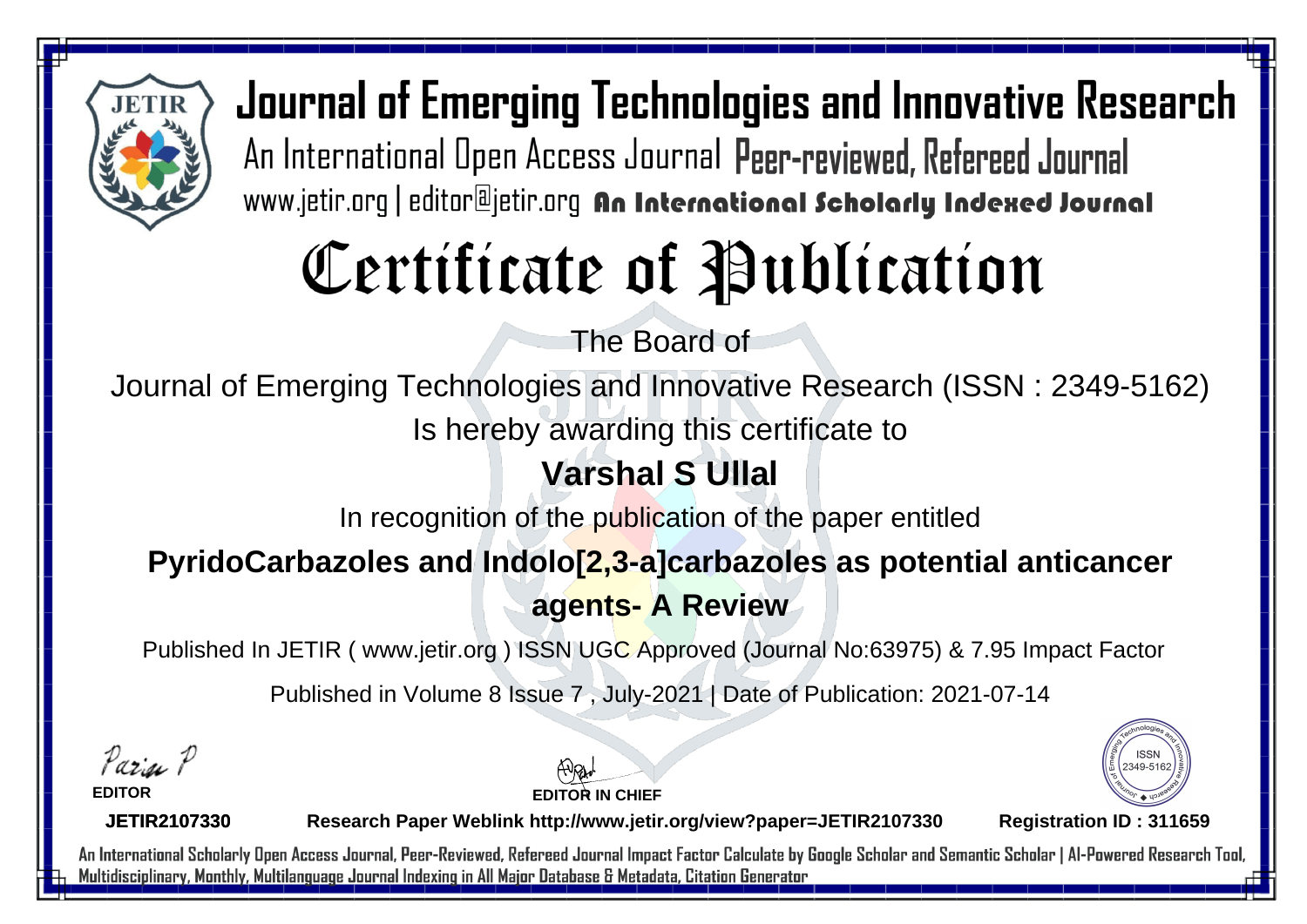

# Certificate of Publication

The Board of

Journal of Emerging Technologies and Innovative Research (ISSN : 2349-5162)

Is hereby awarding this certificate to

### **Santhosh Kumaran**

In recognition of the publication of the paper entitled

#### **PyridoCarbazoles and Indolo[2,3-a]carbazoles as potential anticancer agents- A Review**

Published In JETIR ( www.jetir.org ) ISSN UGC Approved (Journal No: 63975) & 7.95 Impact Factor

Published in Volume 8 Issue 7 , July-2021 | Date of Publication: 2021-07-14

Parin P

**EDITOR**

**EDITOR IN CHIEF**



**JETIR2107330**

**Research Paper Weblink http://www.jetir.org/view?paper=JETIR2107330 Registration ID : 311659**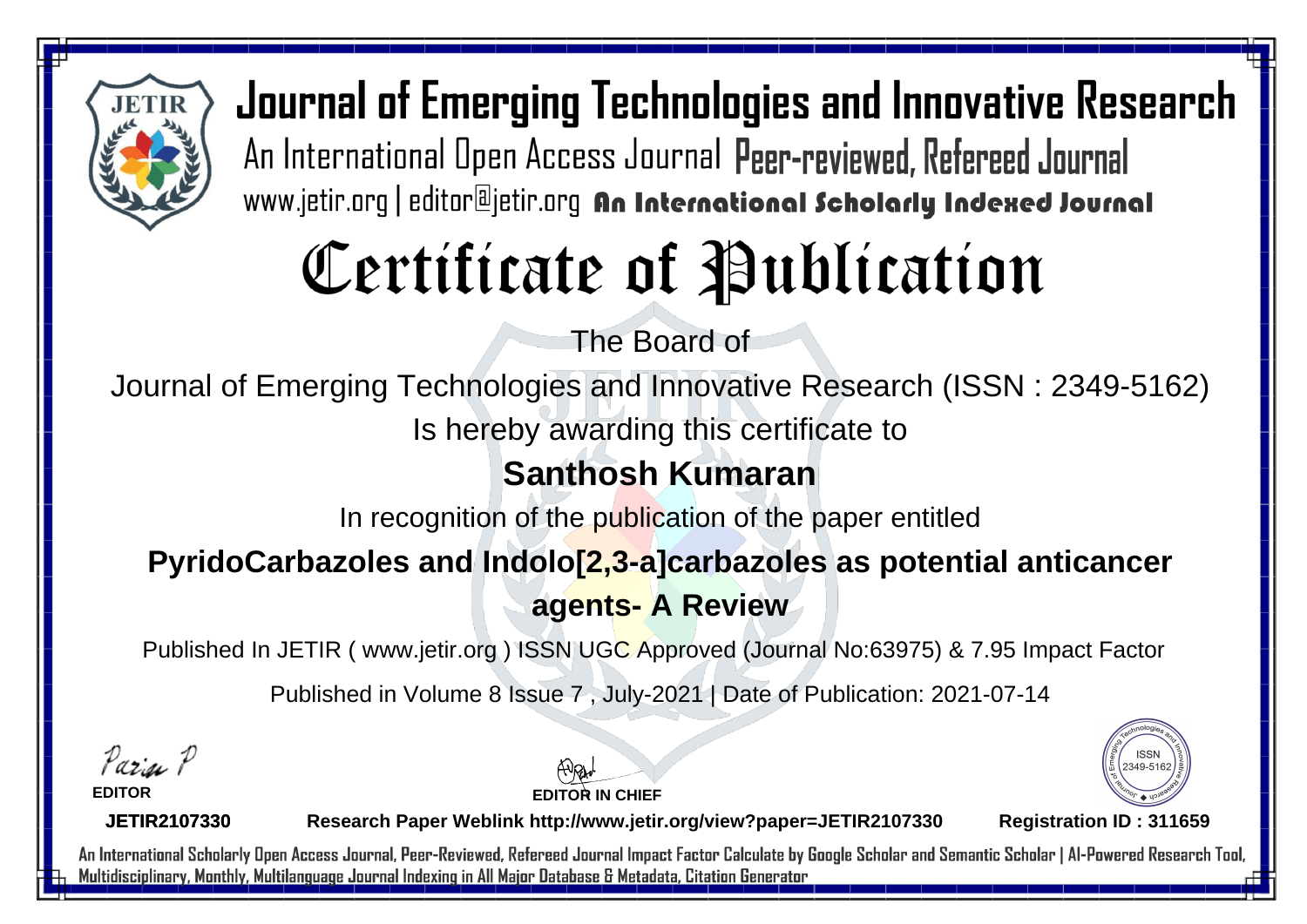

# Certificate of Publication

The Board of

Journal of Emerging Technologies and Innovative Research (ISSN : 2349-5162)

Is hereby awarding this certificate to

### **Dr. Sridharan M**

In recognition of the publication of the paper entitled

#### **PyridoCarbazoles and Indolo[2,3-a]carbazoles as potential anticancer agents- A Review**

Published In JETIR ( www.jetir.org ) ISSN UGC Approved (Journal No: 63975) & 7.95 Impact Factor

Published in Volume 8 Issue 7 , July-2021 | Date of Publication: 2021-07-14

Parin P

**EDITOR**

**EDITOR IN CHIEF**



**JETIR2107330**

**Research Paper Weblink http://www.jetir.org/view?paper=JETIR2107330 Registration ID : 311659**